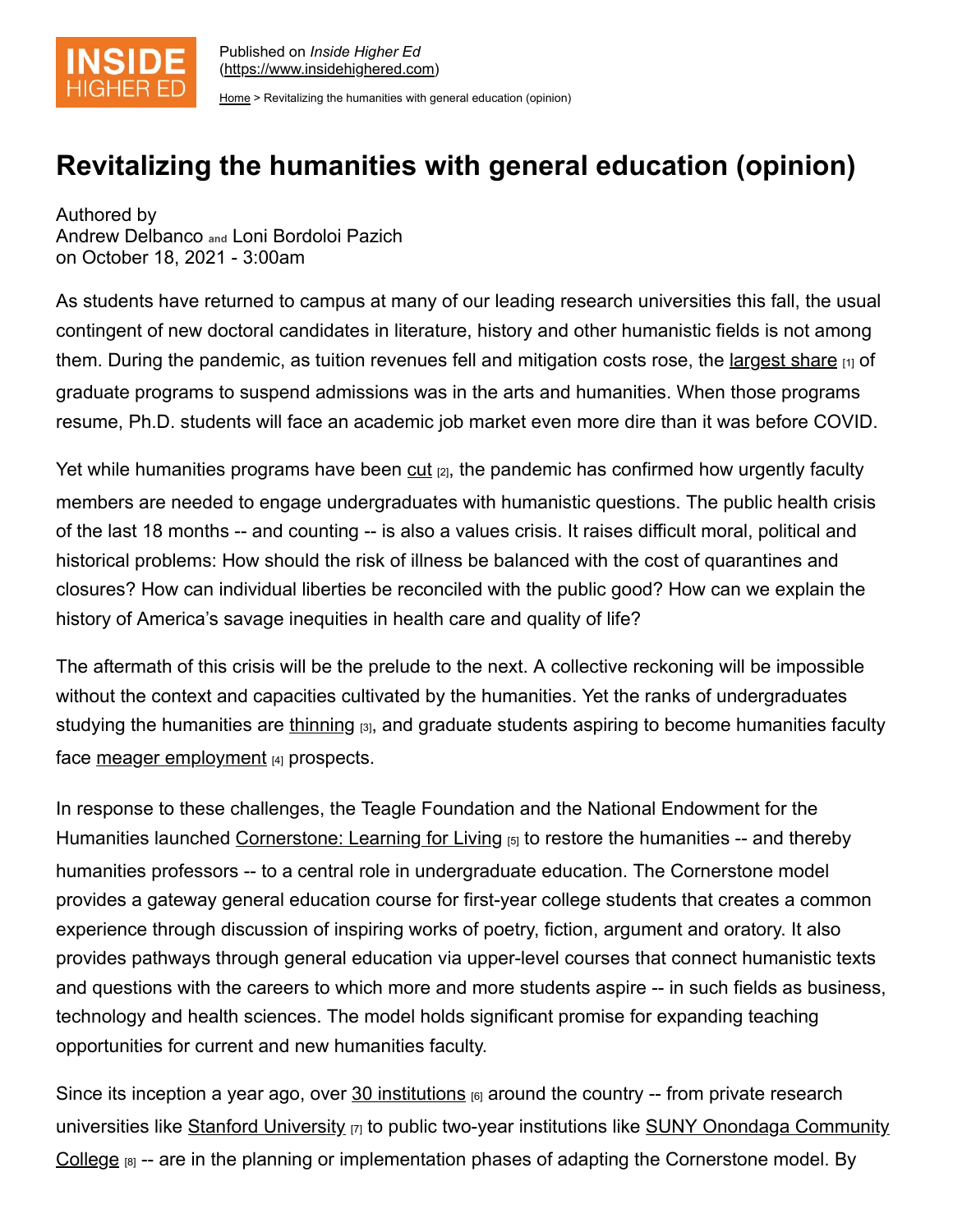embedding the model into the existing structure of general education, institutions need not attempt wholesale restructuring of their curricula, which is often a deal breaker in efforts at reform.

At [Purdue University](https://cla.purdue.edu/academic/cornerstone/index.html) [9], for instance, where humanities enrollments had been [sagging](https://www.tandfonline.com/doi/full/10.1080/00091383.2019.1674107) [10], humanities and STEM faculty developed a 15-credit certificate called Cornerstone Integrated Liberal Arts, beginning with a two-semester gateway sequence on Transformative Texts -- including works by such authors as Plato, Dante, Mary Shelley, W. E. B. Du Bois and Toni Morrison -- that meets existing universitywide written and oral communication requirements. They also identified thematically related clusters (e.g., Technology and Society) of new or existing courses that help students confront technical issues from humanistic perspectives while meeting existing distribution requirements. Students who complete the gateway and three upper-level courses earn a certificate that goes on their transcript with no detour away from timely degree completion.

A different adaptation of the Cornerstone model is underway at [Austin Community College](https://instruction.austincc.edu/thegreatquestions/) [11], where faculty created the Great Questions Seminar -- a gateway course fulfilling the student success course requirement that is increasingly the norm at community colleges. Students in all sections of the seminar encounter a common set of readings, starting with *The Odyssey*, as aids to reflection on the personal journey on which they are embarking. Subsequently, to complete a designated track through distribution requirements called the "great questions journey," they can take courses that span from government, history and Mexican American studies to theater and speech. All courses in the track focus on primary texts and make general education more coherent for students.

At Purdue, instructors in all sections of the gateway sequence are free to teach texts of their own choosing but are asked to assign at least half their choices from a list of works developed and periodically revised by those teaching in the first-year sequence. That strategy gives the course both variety and commonality and minimizes discord over what books should or should not be taught. Instructors meet regularly in workshops led by experienced teachers who speak about how they make specific readings exciting for first-year students. At Austin Community College, new instructors are also welcomed into the collaborative effort through workshops in which they share in-class exercises and assignments related to the common readings.

The response from students has been remarkable. Purdue piloted its two-semester gateway humanities sequence in 2014 with 60 students; it now attracts 4,000 students, 80 percent of whom plan to major in engineering or other pre-professional fields. At Austin Community College, the Great Questions Seminar grew from a pilot with 30 students in fall 2016 to over 625 students by the 2020- 21 academic year. Students report that the common intellectual experience of the gateway course, coming at the moment they arrive in college, helps them build community at a time when feelings of isolation run high and they are [hungry for connection](https://www.washingtonpost.com/education/2021/03/30/college-students-mental-health-pandemic/)  $[12]$  with one another.

The gateway humanities courses are paying for themselves in the form of improved retention of firstyear students. Purdue's College of Liberal Arts is now seeking to staff at least 150 sections of the first-year gateway humanities sequence each academic year; 60 percent of instructors are tenured or on the tenure track in the humanities. To help staff those courses, the College of Liberal Arts has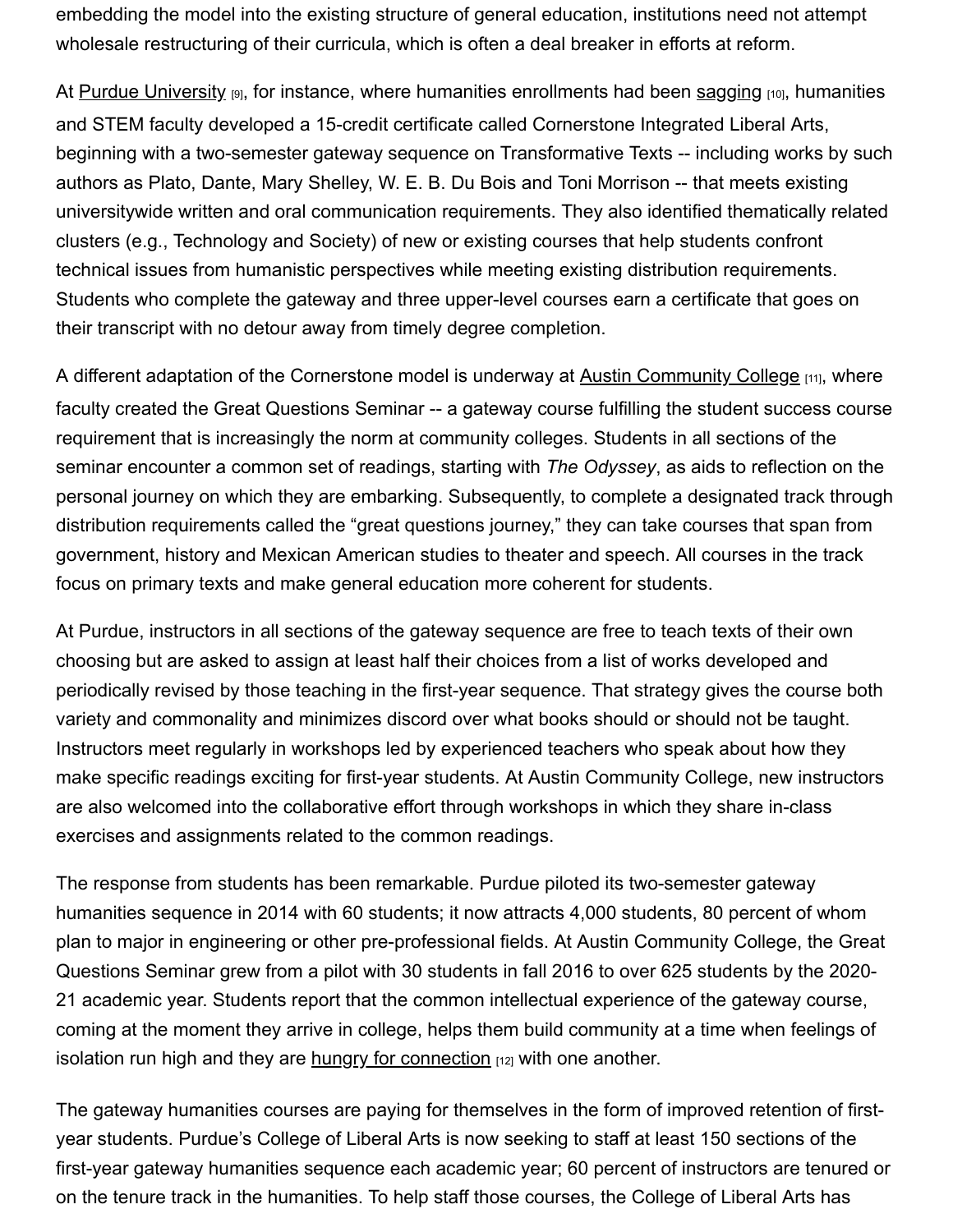hired 18 new full-time instructors for 2021-22 and will be conducting searches for another eight instructors for the following academic year, all on renewable appointments. And in a bold new policy, new tenure-track hires at the College of Liberal Arts are required to devote at least half their teaching to the gateway sequence, with no ill effects on recruitment.

At Austin Community College, interest in teaching the Great Questions Seminar figures prominently in new full-time faculty hires in the humanities. Moreover, the gateway courses kindle student interest in additional humanities courses. These are early signs that the Cornerstone: Learning for Living program model is helping to create rewarding employment opportunities for humanities Ph.D. students.

Cornerstone is not a panacea for the deep and recalcitrant problems of the academic humanities, including the long-standing need to [reconceive graduate education](https://www.insidehighered.com/blogs/higher-ed-gamma/fixing-humanities-phd-job-crisis) [13]. But it is a promising effort to reach undergraduates who seek respite from the pre-professional treadmill and crave time for reflection. And for graduate students, it represents a chance to get a meaningful job on a renewable appointment, teaching in and beyond their chosen fields.

Some people will object. They will say this is a route to second-class academic citizenship because it emphasizes introductory teaching over advanced research. But in the age of STEM, there's no better way to attract students into humanities classes than through general education. Humanities faculty need to go where the students are, not wait for the students to come back to them.

In his forthcoming book, *Rescuing Socrates: How the Great Books Changed My Life and Why They Matter for a New Generation*, Roosevelt Montás, longtime director of the core curriculum at Columbia University and member of the [advisory council](https://www.teaglefoundation.org/Call-for-Proposals/Initiatives/Cornerstone) [14] for Cornerstone: Learning for Living, sums up the case: "Putting serious liberal arts programs at the center of the undergraduate curriculum will not only inspire more students to major in the liberal arts, but will reinvigorate the professoriate and reverse the precipitous decline in faculty jobs in the humanities." General education is the place to start.

## **Author Bio:**

*Andrew Delbanco is president of the Teagle Foundation. Loni Bordoloi Pazich is program director for institutional initiatives at the Teagle Foundation.*

**Source URL:** https://www.insidehighered.com/views/2021/10/18/revitalizing-humanities-general-education-opinion

## **Links**

- [1] https://cgsnet.org/cgs-research-brief-impact-covid-19-graduate-education-access-selected-results-2020-nagapcgs-survey [2] https://www.nytimes.com/2020/10/26/us/colleges-coronavirus-budget-cuts.html
- [3] https://www.amacad.org/humanities-indicators/higher-education/bachelors-degrees-humanities
- [4] https://www.nytimes.com/2020/03/05/upshot/academic-job-crisis-phd.html
- [5] https://www.insidehighered.com/views/2020/09/30/colleges-must-revive-general-education-opinion
- [6] https://www.teaglefoundation.org/Grants-Initiatives/Grants-Database/?cat=Cornerstone:%20Learning%20for%20Living
- [7] https://www.teaglefoundation.org/How-We-Grant/Grants-Database/Grants/Cornerstone-Learning-for-Living/Implementinga-Common-Intellectual-Experience-and
- [8] https://www.teaglefoundation.org/How-We-Grant/Grants-Database/Grants/Cornerstone-Learning-for-Living/Launchingthe-Enduring-Question-Pathway-at-OCC